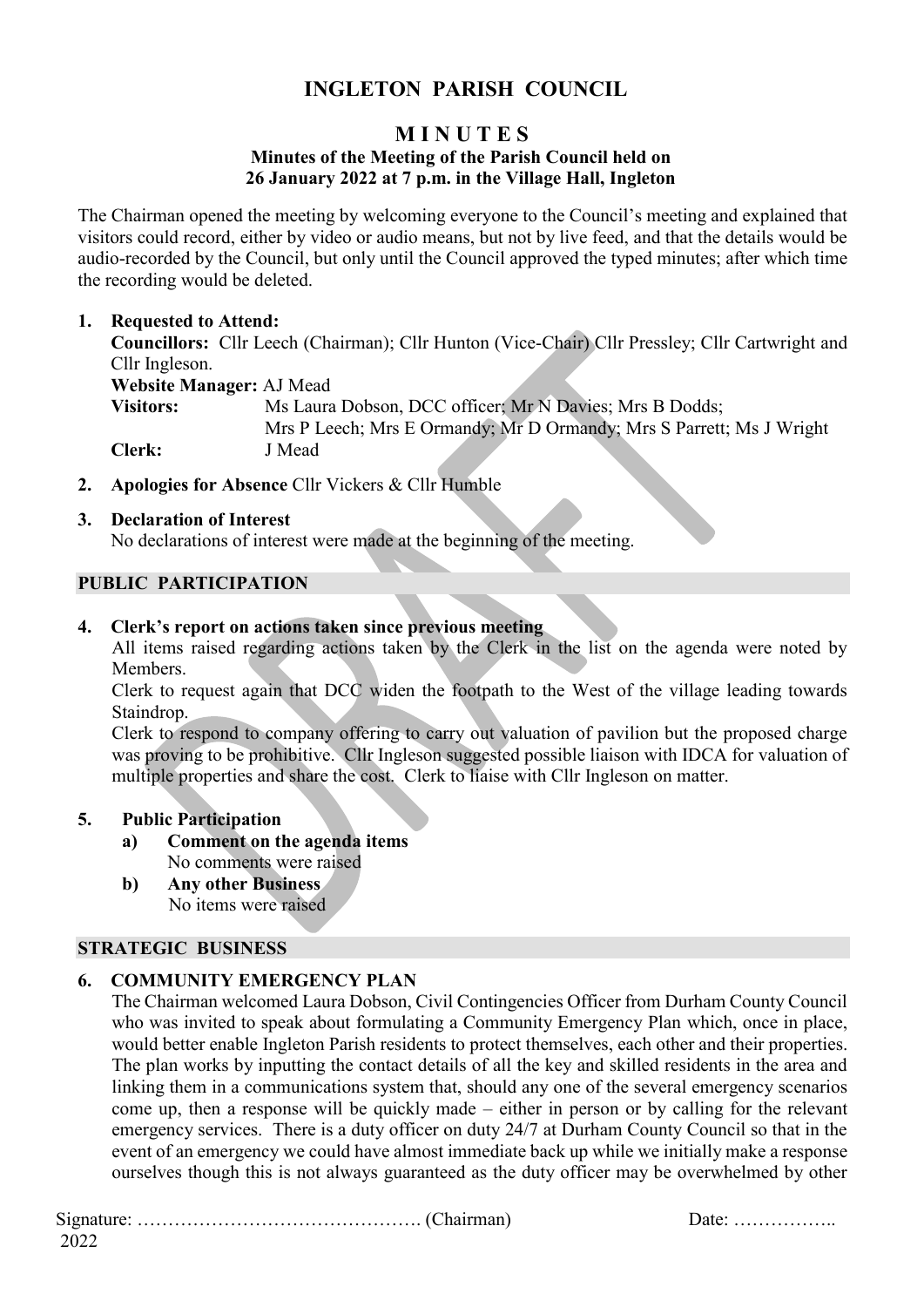incidents or dealing with the incident in question. All personal details within the plan are held in complete confidence and the document is redacted so that the information is not accessible to unauthorised viewing. DCC will help with advice on what equipment, ie sandbags, torches etc might be needed in storage and agreed to send details as and when she had them following Storm Arwen debriefs. In the meantime, she agreed to speak to Bill Stephenson from the Environment Agency about advice on funding options. Ms Dobson stated she would be happy to liaise further with us on the plan. Clerk to formulate information to input and report to the March meeting.

## **7. PRECEPT**

The Chairman offered scenarios of inflation being at 3% and 5% and the Council agreed that, in order to protect the value of the reserves held in the Council's bank accounts (and in turn the availability of funds to the community if required), the precept should reflect the present reported rate of inflation of 5%. The Clerk has been instructed to send a request to Durham County Council for the sum of £8763.58 which is an increase of £522.40 from the previous year's precept and, for Band D properties, a change in cost per week of £0.04 per week.

Proposal: To request Durham County Council be asked to send to Ingleton Parish Council bank account a precept of £8763.58 (eight thousand seven hundred and sixty three pounds 58).

Proposed by: Cllr Leech Seconded by: Cllr Ingleson Vote: unanimous.

## **8. SPEED MONITORING IN VILLAGE**

Clerk reported receiving a disappointing response from DCCs Traffic Assets team re the Parish Council's request for info on cost and advice available to get 'Speedwatch Aware Village' signs for Ingleton where they stated that a 'Sign Audit' was to be completed at the direction of the Department for Transport and any signage that 'is not considered necessary to help reduce street clutter and hopefully improve driver compliance' would mean that Ingleton would not be allowed to have such a sign. Clerk to respond to email requesting to know the date of when this audit will be compiled.

A Mead has collated a number of options for designs and costs of speed monitoring signage and the council is looking to have multiple locations to attach the equipment so that all parts of the village will, in the end, have a turn at surveying what traffic behaviour is like - all day every day - rather than simply once during each week in one area. A Mead to work further to establish the cost of the project in order for the Council to again approach our representative County Councillor for his help with funding the work.

### **9. POLICIES FOR ADOPTION**

Members agreed that the two policies: a) Communications In Person & By Post and b) Commemorative Assets, should be moved for discussion to the next Parish Council meeting.

### **10. BENCHES FOR BUS SHELTERS AND CHRISTMAS LIGHTS**

The Clerk reported that, following a request from a resident, the Chairman asked that the above matters be placed on the parish council agenda. With regard to Christmas lights in the village, this historically has been organised by the IDCA but, given the Christmas tree and costs and effects are an integral part of the village community for which the Parish gives service, Members agreed that it could possibly be appropriate for the Parish Council to offer some help towards the running costs and management. Clerk to write to IDCA to offer some form of amalgamation for future years.

The Clerk suggested that, with an aim to raise money towards the replacement of Christmas lights and possibly add to them, the question of benches in the bus shelter could also include the addition of book shelves to sell DVDs, CDs and books. This activity has, in the past, raised a lot of money in other

Signature: ………………………………………. (Chairman) Date: ……………..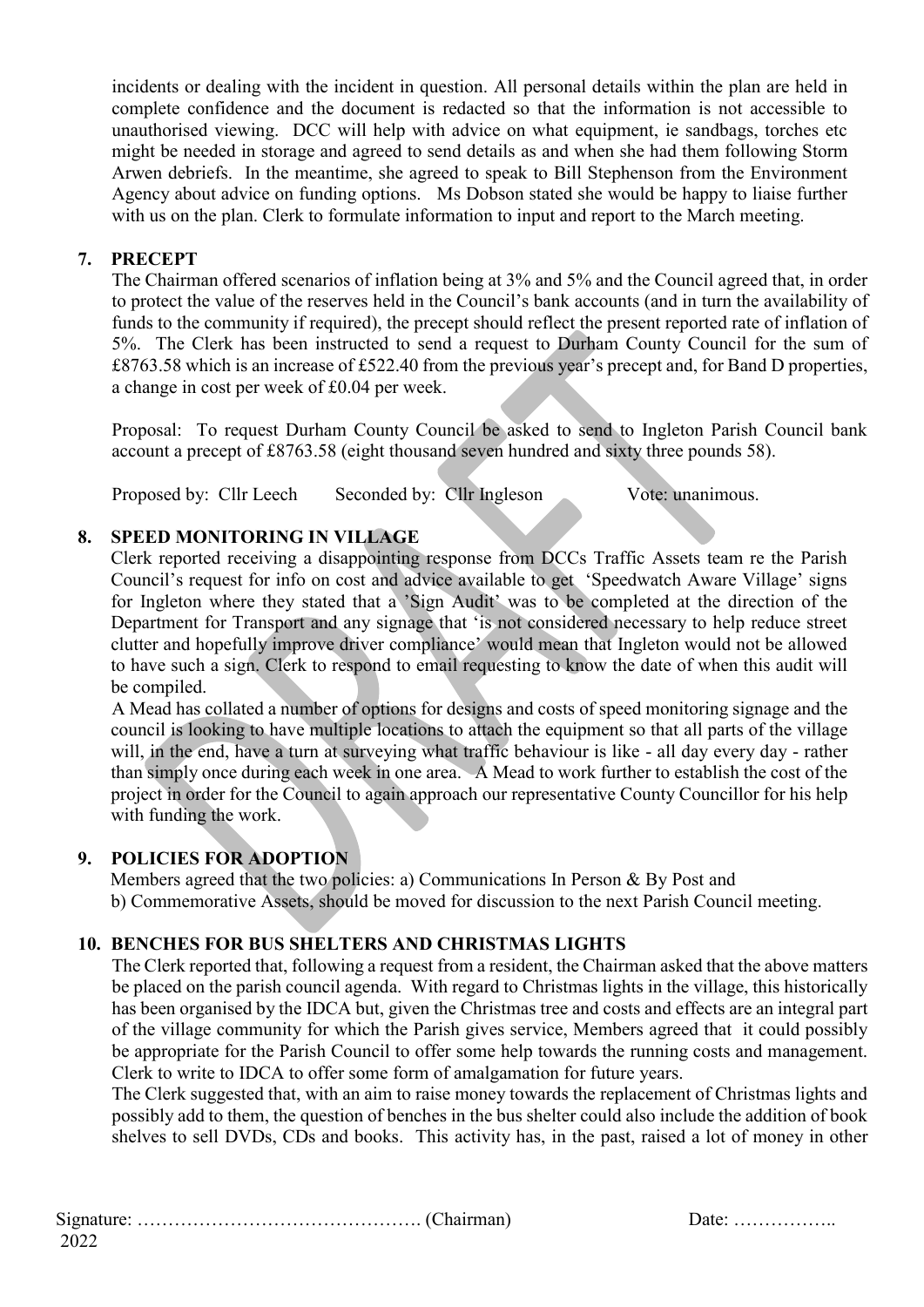village bus shelters and when putting it all in situ, benches could be built as an integral or separate unit to the shelter itself.

Recycling DVDs, CDs and books received a positive response in the Clerk's request of public opinion but concern was voiced at the possible effect it could have on house martins that come to the shelter each year. Clerk to write to the RSPB for advice on this. The Clerk will put up a notice inside the shelter itself asking for comments regarding the proposed new use. She will also make enquiries with regard to public liability with the Council's insurance company and write to the IDCA with the view to the funds raised being passed to their funds.

The design of a bench to include features that would remove the risk of people loitering or sleeping in the shelter. This matter to be further discussed at the March meeting when the Clerk has received responses to her enquiries.

## **11. GRASS CUTTING CONTRACT TO ADVERTISE**

The Clerk reported two companies send enquiries regarding the advertisement for a grasscutting contract to cut / treat specific area of village green, grass and public footpaths.

The Councillors discussed the merits of both companies and selected CE & CM Walker as the company to ask to cut the relevant areas for the next two calendar years.

Proposal: That CE and CM Walker be awarded the contract for grasscutting and treating of relevant areas in Ingleton Parish Council for 22/23 and 23/24.

Proposed by: Cllr Leech Seconded by: Cllr Ingleson vote: unanimous

## **12. INSURANCE COVER F0R 2022/23**

The clerk reported she had asked for a quote BHIP, the insurance company favoured by many Parish Councils. Ingleton Parish Council's annual cost with Zurich Municipal is £435.64 and BHIP quoted £431.96 to be tied in for three years. As there was no real benefit to changing the present arrangement no further action will be taken.

## **13. WINE CIRCLE TO BORROW DEFIBRILLATOR FOR PRACTICE IN USE**

In order to get the most benefit out of any practice or use with the defibrillator, the Clerk has sent off enquiries to the North East Ambulance Service who advertise a free training service to community groups. The Clerk will advertise the event once a mutually convenient time is agreed with Village Hall bookings, NE Ambulance personnel availability and an advert asking for likely numbers of people wishing to attend.

#### **14. QUEEN ELIZABETH'S PLATINUM JUBILEE EVENT**

Cllr Ingleson informed the meeting that plans for the Queen's Platinum Jubilee as well as the Village fayre, both of which will occur in the same weekend of 4 June, were moving forward with plans for vintage cars, a dog show, exhibitions of Thai-chi and local photography as well as a floral display in the church. The Sports Pavilion would display photographs and pictures from the school. The IPC was asked:

- a) Does the IPC wish to purchase a beacon at a cost of some £500. Given the price it was thought to be cost prohibitive so the decision was not to have a beacon.
- b) There is a requirement for a risk assessment. The Chairman offered the use of one such document as a template. Cllr Ingleson is to liaise with the Chair on this.
- c) Would the Parish Council allow a floral display on the village green near the memorial stone whereby flowers in the pattern of 2022 would be planted in a cut out section of the green. A work group would take care of the area during the growing season. Permission was granted.

Cllr Pressley suggested that funds could possibly be made available for Jubilee mugs to be purchased for the schoolchildren to receive a memento of the occasion. Cost circa £150-400. Cllr Pressley to bring a selection of designs to the next meeting.

Cllr Pressley also suggested it might be appropriate for the Council to plant a Queen Elizabeth commemorative rose in an area of the village to mark the occasion. Cost circa £18.